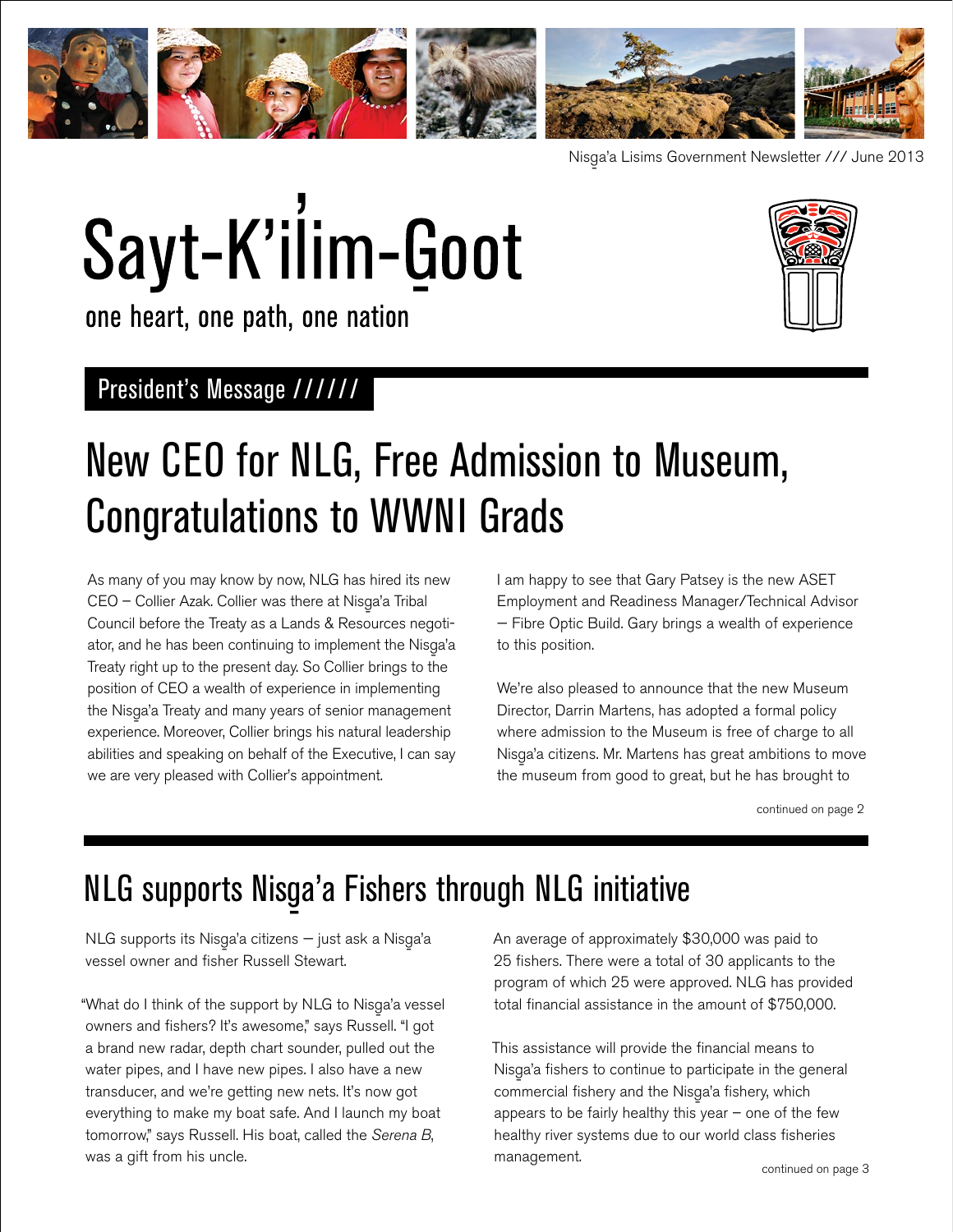the forefront a very simple principle: the museum belongs to the Nisga'a people. This new policy reflects that reality,<br>And Markinson and we look forward to seeing more from Mr. Martens.

Once again it is fishing season, and so far, the early indications are that we are having a fairly good returns for sockeye this season. We have already had our first in-river Individual Sale fishery. I am also very pleased to report that we've undertaken an initiative to support our commercial fishers who continue to work in the Nisga'a fishery. \$750,000 has been provided to Nisga'a<br>... fishers to upgrade their vessels. In our newsletter, you can read the comments of one fisher who, as a result of this assistance, has already re-launched his boat by now. I want to thank the Finance Department for fully implementing this direction from the Executive so efficiently in time for fishing season. Si'aamhl wilsim'.

This month we were also very pleased to welcome a delegation from the Gwich'in people to the Nass Valley as they visited to see our experience under Nisga'a<br>C Government. The Gwich'in have had a comprehensive land agreement since 1992 and are now finalizing their

form of governance, so they were interested to see how our model works and share experiences.

The timing of the Gwich'in visit could not have been more appropriate as they were also in time to observe our celebrations of aboriginal day in Gitlaxt'aamiks. The dedicated staff at NLG entered in a float for the parade and so we are thankful for their efforts. We encourage you to visit our Facebook site to check out the photos we've posted.

Finally, I'd like to congratulate the recent graduates from Wilp Wilx-o'oskwhl Nisg-a'a Institute. Once again another group of educated Nisga'a go forward to show<br>" the world what our people can do. We celebrate your accomplishments and commend you for taking those next steps towards participating in the new developments in the Nass Area. The WWNI graduation also gave us an opportunity to take time for an interesting visit with Dr. David Suzuki who toured the NLG building and view our Nass River fishery.

Enjoy your summer.

### Public Notice //////

## Nisga'a Fisheries Amended Regulation

June 26, 2013 / This amended regulation revises the Nisg-a'a Fisheries Regulations, 2002, NLGSR 2002/11 to prohibit harvesting for an extended period prior to and following an individual sale ("IS") fishery.

Under the Nisga'a Fisheries Regulations as they currently<br>
and the state of the state of the state of the state of the state of the state of the state of the state of t read, no harvesting is permitted within 24 hours prior to or following an IS Fishery.

The Nisga'a Fisheries Amended Regulation, June 26th, 2013 revises Section 33(4) to reduce the closure from 24 to 12 hours following an IS fishery. Regulations now reads, no person harvesting will be permitted to have their fishing gear in the water within 24 hours before the opening of the IS fishery or within 12 hours after the closing of the IS fishery.

Harvesting Requirements Section 33 Amended (4) No person harvesting

(a) in an in river or a marine fishery may have their fishing gear in the water during the 24-hour period before the opening of the fishery or during the 12-hour period after the closing of the fishery, or

(b) for domestic purposes may have their fishing gear in the water during the 24-hour period before the opening of a fishery or during the 12-hour period after the closing of a fishery.

For information and hours of operation, call the Nisga'a<br>Fig. 1, 1, 200,000,0145 Fisheries Program toll free number, 1 866 633 2145.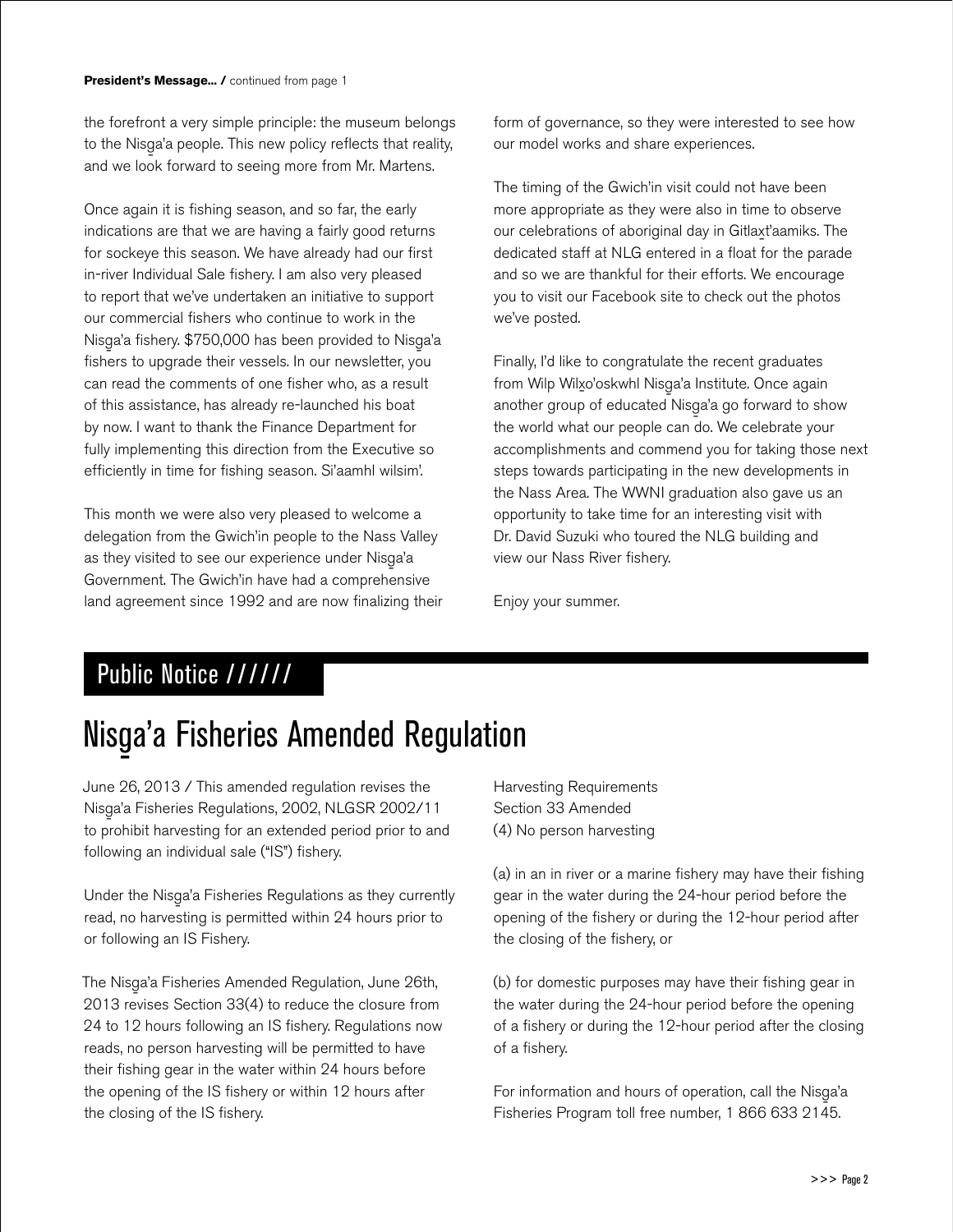

Gingolx, June 25, 2013 – Members of the Nisga'a<br>F Emergency Program **Committee** 

met with Seismic specialist Teron Moore

and Maurie Hurst from Emergency Management BC (EMBC) in Gingolx to receive information on Tsunamis<br>
olives and Colin Lines in Fermine and Clerk Annual Clerk Annual Clerk Annual Clerk Annual Clerk Annual Clerk and receive BC's draft Tsunami Emergency Plan. As part of the presentation, we revisited the lessons learned from the Haida Gwaii earthquake of October 2012.

The key lesson from Haida Gwaii is that an earthquake may be the only warning of a tsunami. Local emergency planners at NLG and the Nisg-a'a Village Government level should use their best judgment considering local conditions to determine whether to evacuate.

EMBC is improving the speed of passing on info about earthquakes, but if an earthquake appears to be large, emergency planners should not necessarily wait for confirmation from BC or Canadian officials, but use their best judgment considering local conditions to determine whether to evacuate.

## Teron's presentation was sobering and the few facts that

Lessons learned about Tsunamis

he did share about Tsunamis definitely left us feeling very surprised and concerned about the importance of being aware and prepared for Tsunamis:

- A tsunami can travel between 500-800 km/h in open ocean
- Tsunamis can last from minutes, up to days
- Visually, a tsunami looks like a rapidly rising tide that never stops
- The first tsunami wave is NOT necessarily the strongest; the second wave can be MORE destructive
- Most destructive tsunamis have a 7.0 magnitude or higher
- The October 2012 Haida Gwaii earthquake was initially estimated to be 7.1, but was later determined to be 7.7 in magnitude
- 90% of tsunamis are caused by earthquakes

If you want more information, EMBC has created a number of social media sites where you can obtain up to date information on seismic events, earthquakes and tsunamis: [www.emergencyinfobc.gov.bc.ca/info-pages/media](www.emergencyinfobc.gov.bc.ca/info-pages/media-contacts.html)[contacts.html](www.emergencyinfobc.gov.bc.ca/info-pages/media-contacts.html). Our thanks to Teron and Maurie for taking the additional time to travel to Gingolx to see how close we live by the sea.

### **NLG supports Nisga'a Fishers... /** continued from page 1

"This program shows how Nisga'a Nation is committed to<br>" providing our people a helping hand so they can continue in one of our most important economies — fishing," stated President Mitchell Stevens.

This program was approved by the executive in May, and has already been implemented by the end of June by the Finance Department working with the Economic Development Manager.

Russell concluded "I'm only 34 years old, and I've worked my whole life for everything I've ever had. This is the first time someone has really stepped forward to help me do something like this. I could not have gotten my boat ready without this assistance from NLG"

### WWNI in 'UNBC: 10,000 Strong' promotional video

Celebrating its 20th year of operation in delivering university-accredited academic and vocational/ technical programs in the Nass Valley, Wilp Wil<u>x</u><br>- o'oskwhl Nisga'a Institute was more recently featured<br>- a Alama Daily of Alama Daily of Alama Daily of Alama Daily as part of the University of Northern British Columbia's (UNBC) promotional video UNBC: 10,000 Strong highlighting success stories of students realizing their academic achievements throughout northern BC as a result of UNBC and WWNI.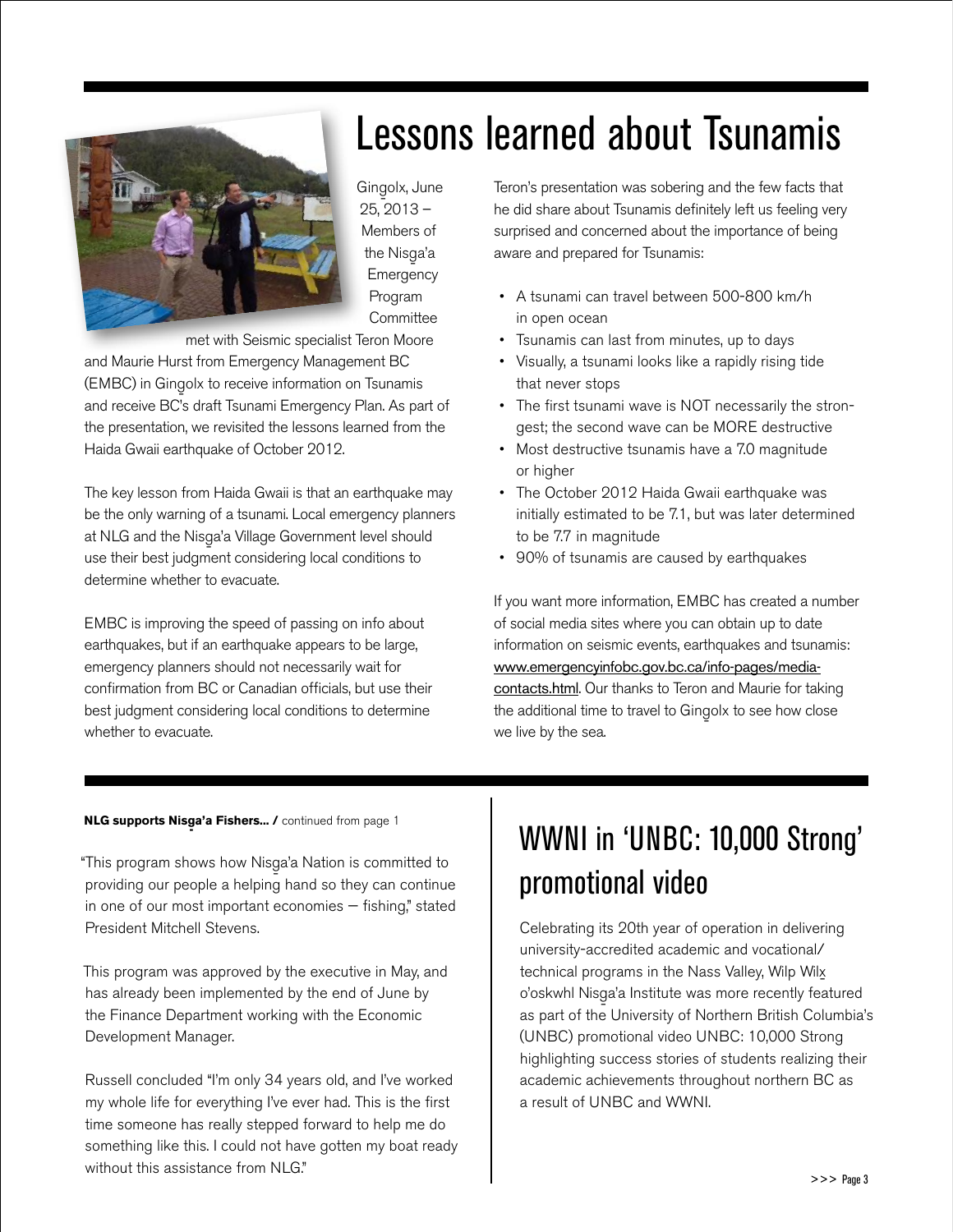## Doctor Suzuki Visits NLG

On June 4, 2013, Dr. David Suzuki and his wife Tara Cullis visited Nisga'a Lisims Government (NLG)<br>Canadia City of the National City December 1: for a brief tour of the Nation's offices. Dr. Suzuki was in the Valley as part of the Wilp Wilxo'oskwhl Nisga'a<br>. Institute's graduation celebrations where he was to give a stimulating speech later that afternoon. In the meantime, Dr. Suzuki wanted to observe the progress of Nisga'a government since his last visits during the  $\frac{1}{2}$ early days of the Nisga'a Treaty.<br>'



First we toured the NLG building featuring the Calder room, and then brought David and Tara to the legislative chambers — the Wilp Si'ayuukhl Nisga'a (WSN) — the<br>https://www.alashi.htm heart of the NLG building. When we entered the WSN chambers, the elders on the Enrolment and Eligibility Committee were meeting, and adjourned briefly to allow us to welcome Dr. Suzuki. The Committee even wanted a group photo with David, who graciously participated in a group shot. After overcoming some technical difficulties, the elders were very pleased to meet Dr. Suzuki and his wife. While in the WSN chambers, David paused to

admire the photos of many of our leaders of the past, many of whom David fondly remembered during his early days: Frank Calder, James Gosnell, Rod Robinson, Nelson Leeson, and Dr. Joseph Gosnell and Edmond Wright to name a few.

Afterwards, Dr. Suzuki viewed the framed version of the 1913 Petition here at NLG. He openly praised and marveled at the vision of our Nisga'a elders who had the<br>Annual the character who had the character who had the foresight to clearly state over a century ago the principal demands of Nisga'a Nation for treaty, lands and self-government. Dr. Suzuki and Tara were greatly impressed.

After presenting Dr. Suzuki with small gifts (he liked the pins especially), Dr. Suzuki toured the rest of the building, at each part of the way, our NLG staff wanting to pose in pictures with him and Tara, with he and Tara graciously accommodating each of their requests. Finally, we stopped by our new CEO's office where Collier Azak took a few moments to meet with Dr. Suzuki and personally explain aspects of our Treaty to him.

Overall, it was brief but excellent visit. Dr. Suzuki, we look forward to welcoming you and your family back anytime.

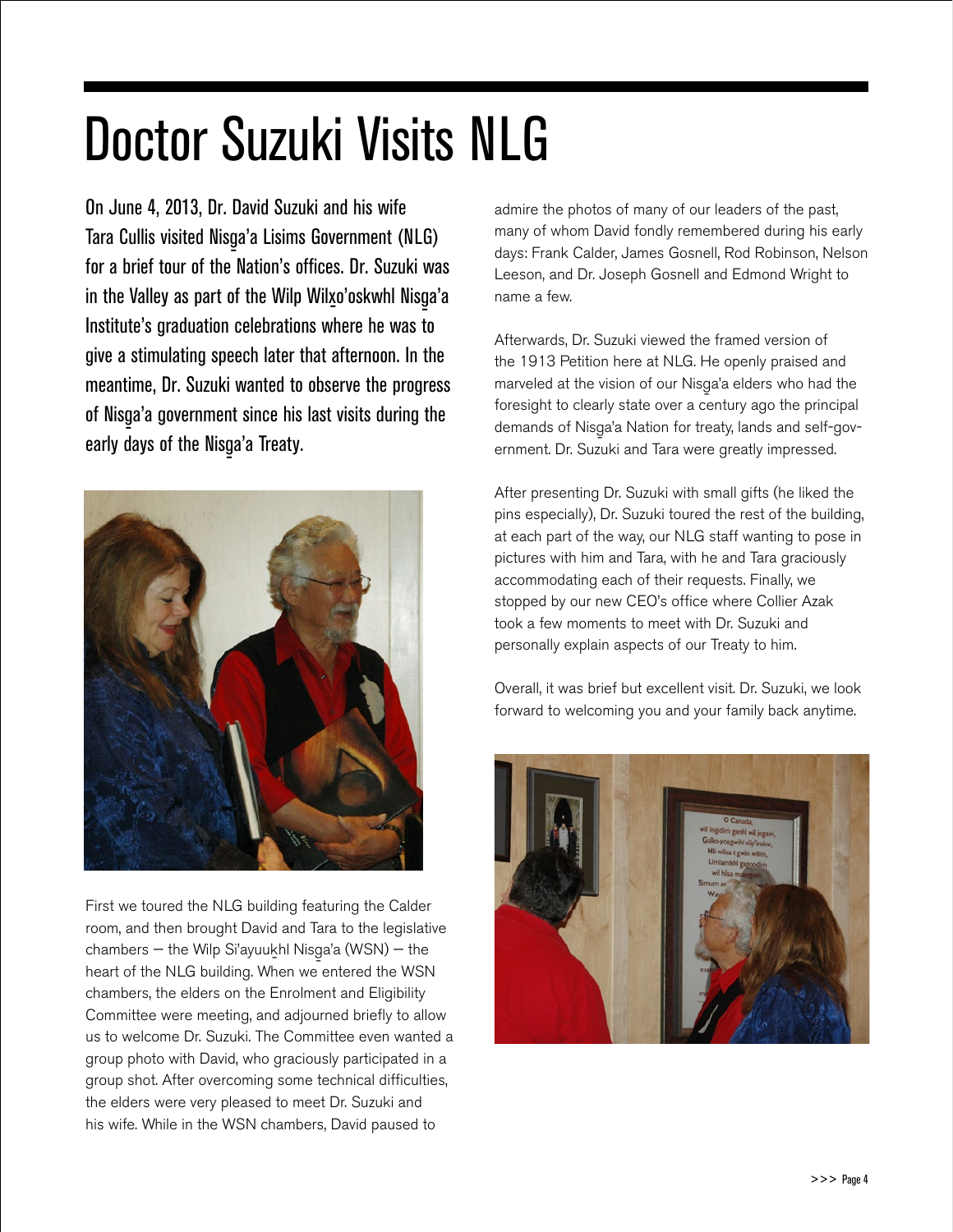## National Aboriginal Day Celebration!

Canada's National Aboriginal Day is held every year on June 21. Its purpose is to celebrate the heritage, diverse cultures and achievements of Canada's Aboriginal Peoples. In Canada, there are three Aboriginal groups — First Nations, Inuit, and Métis. We Nisg-a'a take time on this day to celebrate and with respect recognize our achievements and the efforts of our ancestors.

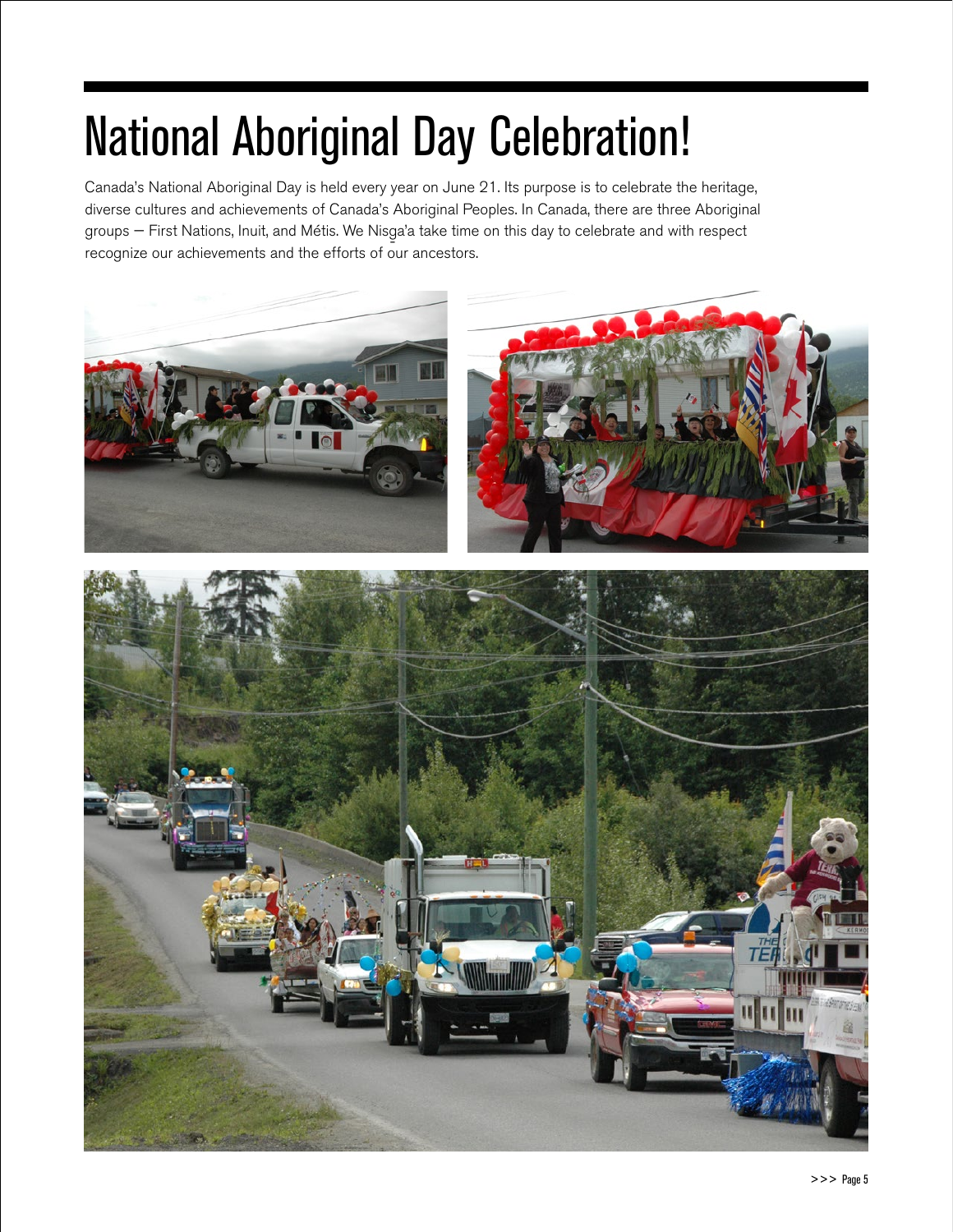### Human Resources //////

## NLG Job Appointments

### **Accounting Clerk**

I am pleased to announce that Teniel Angus has joined the Nisga'a Lisims Government Team as our new<br>A Accounting Clerk!

Many of us know Teniel as she grew up in the Valley, graduating from NESS in 1998. Teniel has also worked with local Village Governments in Gitlaxt'aamiks and Lax॒galts'ap over the years, most extensively the past few - summers while she worked toward her Business Administration certificate at NWCC. With her certificate complete, Teniel is happy to have full time employment in the Valley . . . and we are happy to welcome her to NLG!

Teniel can be found in the Accounting Department on the upper level of the NLG building.

### **Director of Lands and Resources**

I am pleased to advise that the selection process for the above referenced competition has been concluded. Warren Fekete has been appointed as our new Director of Lands & Resources!

Warren has a varied and expansive 20-year career in the Forest Industry, the past 10+ years with Nisga'a Lisims<br>C Government as our Forest Resources Manager. Warren obtained his Diploma in Forest Technology from NAIT in 1991 and completed his Bachelor of Science Degree in Forestry at the University of Alberta in 1994. Warren is also a Registered Professional Forester with the Association of BC Forest Professionals. With a solid understanding of current initiatives and developments within the Lands and Resources Directorate and the Nisga'a Nation,<br>W Warren is well-equipped to strategically lead the Directorate through the next phase of growth and transition.

We will move quickly to post for the now vacant Forest Resources Manager position. As always, thank you everyone, for your continued patience and support during this time of transition for Nisga'a Lisims Government.

### **ASET Employment and Readiness Manager**

I am pleased to announce that Gary Patsey was the successful candidate for our posted opportunity of ASET Employment and Readiness Manager/Technical Advisor – Fibre Optic Build.

Gary brings to the position a unique blend of knowledge, skills, abilities and experience that directly relate to both distinct parts of this challenging role within Nisga'a<br>' Lisims Government. With over 10 years of managerial experience, Gary's leadership style includes fostering an environment of collaboration, continuous learning and capacity building. Gary studied Marketing Management at Douglas College, and is currently in the process of completing his Bachelor of Commerce Degree at Royal Roads University.

Gary is well connected having established relationships with key partners such as telecommunications providers, related societies and councils, as well as public sector agencies.

Having filled this role at NLG on a temporary assignment basis for the past few months, Gary is well underway with plans and timelines for rolling out 'next steps' in both of his key responsibility areas.

Please join me in wishing Gary continued success with Nisga'a Lisims Government.<br>'

Ж

I congratulate and welcome everyone to their respective positions within Nisga'a Lisims Government.<br>. Cheryl Pelletier, CHRP / Manager, Human Resources / Nisga'a Lisims Government<br>.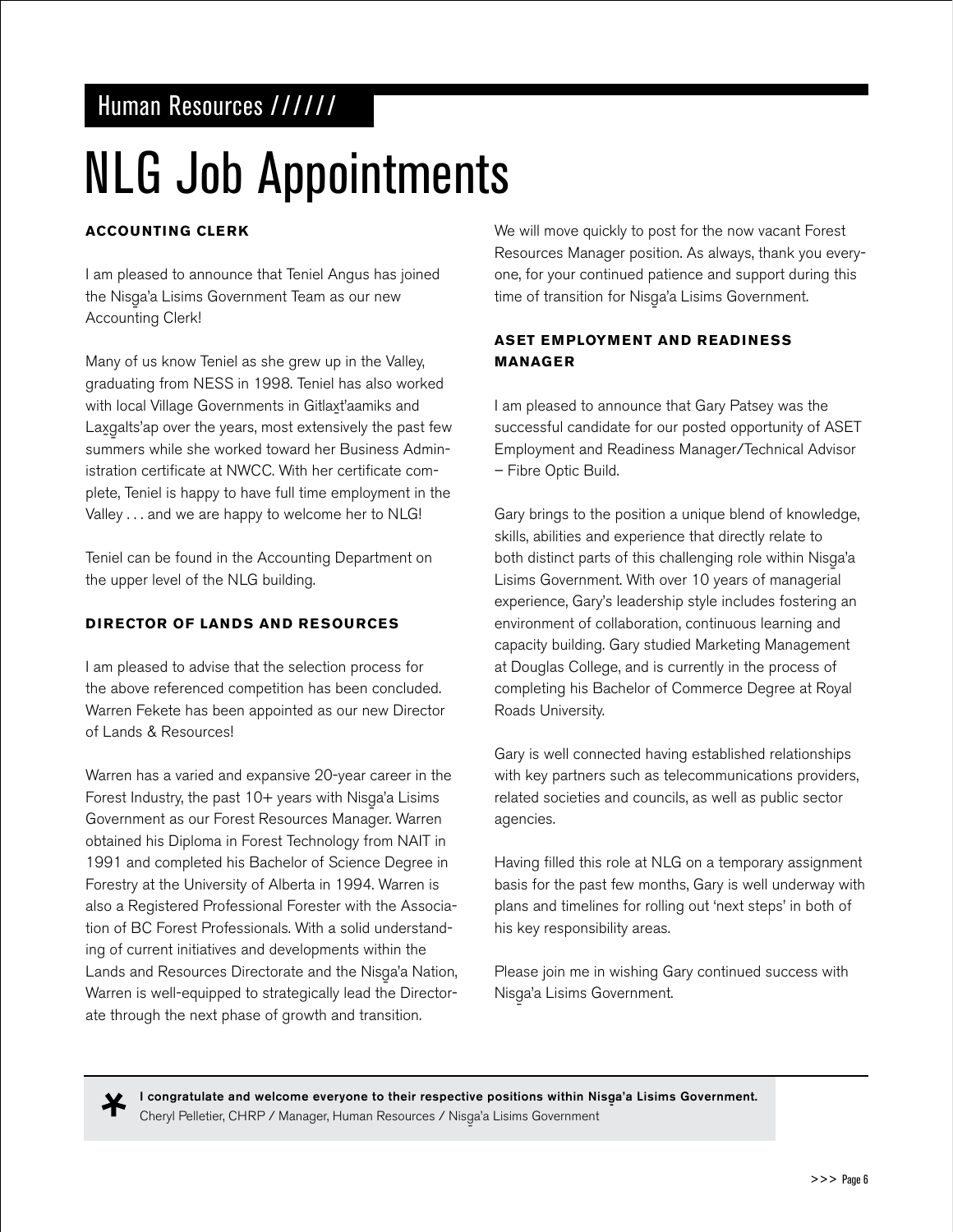## The Gwich'in People Visit the Nisga'a Nation

Gitlax-t'aamiks, June 21, 2013 – Norman Snowshoe, Vice-President of the Gwich'in Tribal Council, along with four other members of their Nation, paid a visit to the Nisg-a'a Nation as part of a province-wide tour of modern treaty groups which included visits to the Maa-nulth and Tsawwassen First Nations.

The Gwich'in people have over 7,000 members who live in the McKenzie Delta, and have a land claims settlement which took effect in 1992. They are now working to finalize their governance, jurisdictions, and develop their own Constitution. Their group wanted to see how we have governed ourselves for 13 years under our Treaty and Nisga'a Constitution. The Gwich'in are also our coalition partners in the Land Claims Agreement Coalition, [www.](www.nisgaanation.ca/land-claims-agreement-coalition) [nisgaanation.ca/land-claims-agreement-coalition](www.nisgaanation.ca/land-claims-agreement-coalition) which is why we were happy to accommodate their request on short notice.

On Thursday morning, we met their delegation at the airport and travelled up the valley along Nisga'a Highway<br>112. Wanda Marko Linda and the Linda Walle 113. We stopped by Lava Lake and photographed the scenic beauty of the land. We then proceeded to the offices of Nisg-a'a Lisims Government for lunch where they were greeted by the Officers of Nisga'a Nation: President Mitchell Stevens, Secretary-Treasurer Corinne McKay, Chairperson Kevin McKay and Chair of the Council of Elders Shirley Morven. The representatives shared how smoked salmon is a highly coveted delicacy in their culture, so we ensured they got plenty of spring and even some sockeye during their trip.

Chairperson Kevin McKay then gave a presentation with the assistance of Bobby Clark on Nisga'a governance<br> which covered the Nisga'a Treaty, the Nisga'a Constitu-<br>' tion, our law-making processes and the jurisdictions we have under our Treaty. The representatives of the Gwich'in were inquisitive and peppered our team with questions: How did we achieve ratification? How did we develop a constitution for the Nisga'a Nation and<br>Quantum Alimeter Collection Charters for the Nisga'a Village Governments? How did we prepare for the effective date of our Treaty? The discussion went on for several hours until finally the Vice President Norman Snowshoe asked 'Do you think you are better off after the Treaty?" To this, Chairperson McKay resoundingly replied 'Yes'!



Chairperson Kevin McKay presents guest Norman Snowshoe with a copy of our hardcover book "Nisga'a: People of the Nass River" in front of the<br>-Speaker's Chair in Chambers

We then shared the resources on our website they could access. Chairperson McKay then presented our guests with gifts. At the end of the day, our guests drove to Gingolx where they would stay the night at Lavinia's B&B.<br>' In one day — this delegation had travelled from Vancouver, travelled through the entire valley, ate more seafood, and slept by the sea.

On Friday, the delegation visited our Nisga'a Museum.<br>T They shared how deeply moved they were to see so many of our beautiful and historic artifacts on display, with the photos of our elders in the Museum, Hli Goothl Wilp-Adokshl Nisga'a <u>www.ni<mark>sgaamuseum.ca</mark></u>

Finally, the delegation returned to Gitlaxt'aamiks to participate in the Aboriginal Day celebrations where they had one more opportunity to eat salmon before travelling home, although one of their delegation asked if anyone had any smoked t'ibin. As they were preparing to leave, I said to Norman "Dim Huwx ga'ay' n'iin" (see you later) to which he replied "We don't have a word for good-bye in our language coincidentally, neither do we." So, until we meet again Vice-President Snowshoe.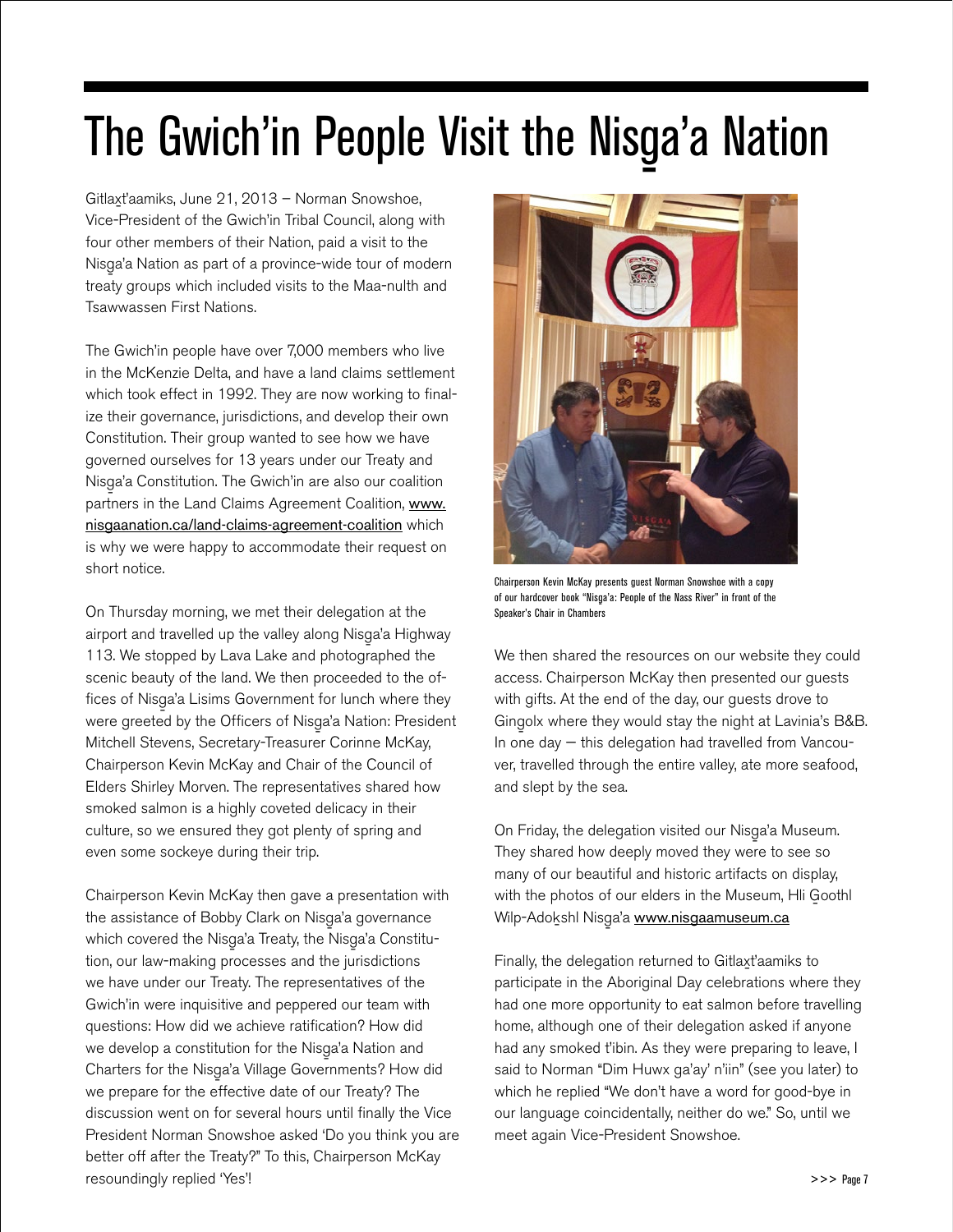## NLG Website

As everyone continues to familiarize themselves with the new NLG website, we thought it would be beneficial to periodically point out certain sections that are important and/or may be of interest. A healthy community is important to all of us and we all benefit from the many services provided by Nisga'a Valley<br>Lleville Arthroid (All'UAS Health Authority (NVHA).

On the top navigation bar on www.nisgaanation.ca homepage, hover your mouse over Social Services. In the drop down box that appears, you will see the heading Health Services listed. Click on Nisga'a Valley Health Authority just below Health Services. This will take you to the Nisga'a Valley<br>Llealle Arthonia Health Authority page. There is a description of what NVHA does and importantly a list of all contact numbers in the Villages for both emergency and non emergency purposes.



## Nisga'a Museum / Admission-free for Nisga'a citizens!



Among other improvements being implemented under new Museum Director Darrin Martens' leadership, the Nisga'a Museum is now admission-free for Nisga'a Citizens!<br>Carrier and all the children is a children in the children of the children is a children of the children of th So if you haven't already, be sure to stop in the Nisga'a<br>M Museum in the Nisga'a Village of Laxgalts'ap. Keep an<br>Alternative and the Microsoft March 19 massamments integral image of Europath approach.<br>
eye out for further stories on the Nisga'a Museum in the near future!

For further information, visit the museum website at www.nisgaamuseum.ca.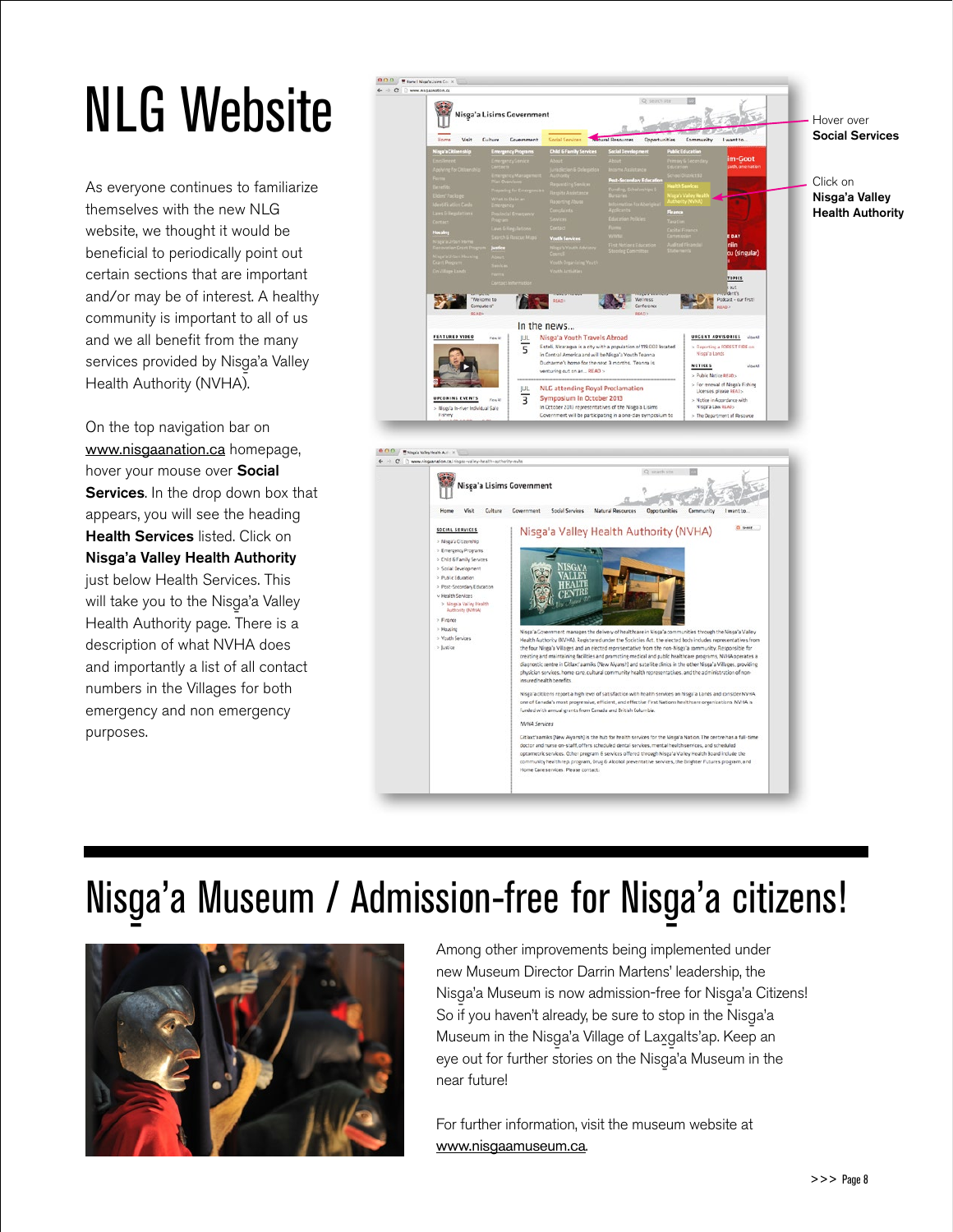### Highlights from NLG Executive Meeting June 26, 2013

*The following is a summary, and for certain resolutions an excerpt, of NLG resolutions from the most recent meeting of the NLG Executive.* 

### Resolution / Adopted June 26, 2013 Director of Programs and Services

### CONSIDERING THAT:

a vacancy has occurred in the position of Director of Programs and Services for Nisg-a'a Lisims Government; the Chief Executive Officer of Nisga'a Lisims Government,<br>' having accepted the recommendation of the selection committee struck to consider the qualifications of the candidates for the position of Director of Programs and Services, now seeks to appoint Ms. Roberta Stewart to this position;

### MOVED THAT

- 1. the Executive of Nisga'a Lisims Government approve the appointment of Ms. Stewart to the position of Director of Programs and Services established under section 5 of the *Nisg-a'a Programs and Services Delivery Act*; and
- 2. Ms. Stewart's position be made effective June 3, 2013.

### Resolution / Adopted June 26, 2013 Director of Lands and Resources

#### CONSIDERING THAT

under section 10 of the *Nisga'a Effective Date Procedures Act*, NLGSR 2000/18, Mr. Collier Azak was appointed the Director of Lands and Resources of Nisga'a Lisims<br>C Government;

under Executive Resolution 2013/57 the Nisga'a Lisims<br>C Government Executive (the "Executive") appointed Mr. Azak to the position of Chief Executive Officer; Mr. Azak's appointment as Chief Executive Officer has created a vacancy in the position of Director of Lands and Resources;

the Chief Executive Officer, having accepted the recommendation of the selection committee struck to consider the qualifications of the candidates for the position of Director of Lands and Resources, now seeks to appoint Mr. Warren Fekete to this position;

### MOVED THAT

- 1. the Executive approve the appointment of Mr. Warren Fekete to the position of Director of Lands and Resources established under section 3 of the *Nisga'a*<br>*' Land Act*; and
- 2. Mr. Fekete's appointment be made effective June 19, 2013.

### Resolution / Adopted June 26, 2013 Administrative Review Officer Report

### CONSIDERING THAT:

section 23(1) of the *Nisga'a Administrative Decisions*<br>
<u>Particulation</u> is a substitute of the set of the set of the set of the set of the set of the set of the set of the set of the set of the set of the set of the set o *Review Act* (the "Act") requires the administrative review officer to make a written report to the Nisga'a Lisims<br>C Government Executive (the "Executive") on an annual basis;

the administrative review officer of the Nisga'a Administrative Decisions Review Board has prepared an annual report for the 2012–2013 fiscal year, which report is attached as Appendix A to this motion (the "ARO Annual Report");

#### MOVED THAT the Executive

- 1. receive the ARO Annual Report;
- 2. take the necessary steps to lay the ARO Annual Report before Wilp Si'ayuukhl Nisga'a, as required by<br>https://www.https://www.https://www.https://www.https://www.https://www.https:// section 23(2) of the Act,
- 3. recommend to Wilp Si'ayuukhl Nisga'a that the ARO Annual Report be forwarded to Nisga'a<br>Lineaco Holland Lineal Nissensity Lisims Government Committees, Nisga'a Village<br>C Governments, Nisga'a Valley Health Authority, and<br>Alisan Lidda Nisga'a Urban Locals, to review the ARO Annual<br>D Report and act on those areas within their respective jurisdictions.

continued on page 10